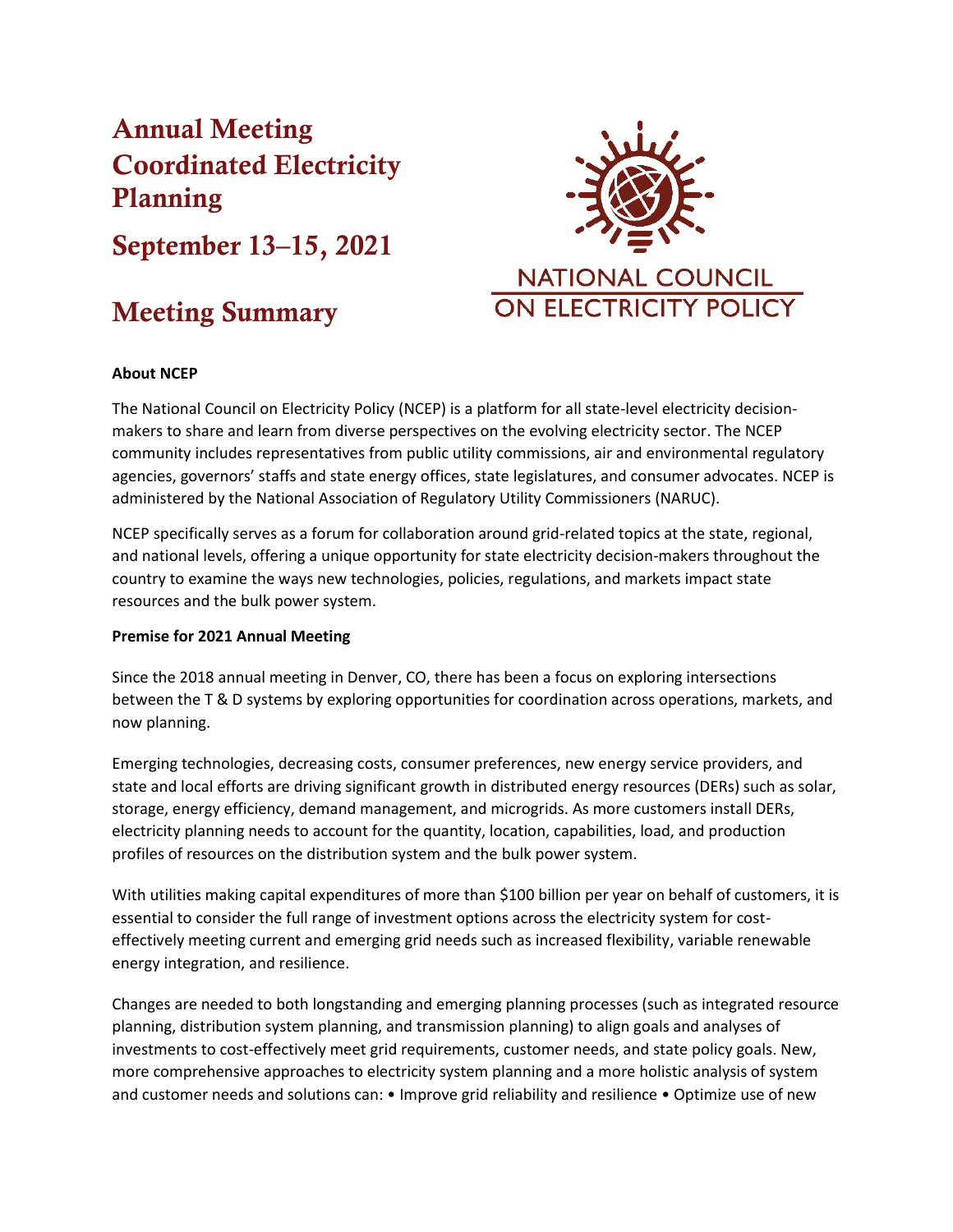and existing resources • Avoid unnecessary costs to ratepayers • Support state policy priorities • Increase the transparency of grid-related investment decisions.

The foundation for this meeting's content (and the reason for addressing planning after operations and markets) is the NARUC-NASEO Task Force on Comprehensive Electricity Planning. From early 2019 - early 2021, 15 state teams of NARUC and NASEO members worked together to develop innovative visions for how electricity system planning can be improved. Members created a series of roadmaps that describe how the building blocks of historically siloed resource, distribution, and transmission planning processes can be reconfigured for greater alignment, increased transparency, and more robust stakeholder engagement.

In addition, FERC officially appointed 10 NARUC members to a new FERC-NARUC Transmission Task Force that is the result of collective agreement that transmission planning and related issues need to be re-examined and modified to fit the times. The new FERC-NARUC Transmission Task Force will have its first meeting in November this year (2021).

# **Brinch Award for Collaboration in Public Service**

On September 13, 2021, NCEP had the honor of awarding Tom Sloan with the Jan Brinch Award for Collaboration in Public Service. Tom has an extensive resume of community, state, and national involvement in electricity, and broader societal, issues and was a true representative for the people of Kansas. His collaboration was admirable and in turn, he said that collaborating with all of us guided his own public service. The openness to dialogue from him and others to move the needle together is inspiring. Read the ful[l press release.](https://www.naruc.org/about-naruc/press-releases/tom-sloan-honored-with-naruc-s-ncep-brinch-award-for-collaboration-in-public-service/)

## **Day 1 Recap**

Energy planning is difficult. The United States has 53 different jurisdictions with their own sets of policies on top of essential needs like responding to weather events. The foundation for Day 1's content is th[e NARUC-NASEO Task Force on Comprehensive Energy Planning.](http://www.naruc.org/taskforce/resource-for-action) 15 state teams worked together in five cohorts to improve planning - Silver, Jade, Turquoise, Coral, Amber. The teams looked at how to break down traditionally siloed planning processes to increase transparency and improve planning.

As Arkansas PSC Chair Ted Thomas noted, th[e roadmaps](https://www.naruc.org/taskforce/resources-for-action/roadmaps/) are for everybody to compare where their jurisdiction has similarities, and th[e blueprint](https://pubs.naruc.org/pub/14F19AC8-155D-0A36-311F-4002BC140969) is how they can think about adjusting the processes in their state. Based on the presentations, Rhode Island is looking at how comprehensive planning supports their policy goal of 100% renewable electricity by 2030 and in Michigan, how the Task Force efforts work into the MI Power Grid Initiative.

Planning can enable a more cost-effective grid to the benefit of all. As North Carolina PUC Consumer Advocate Chris Ayers noted, there are opportunities to improve utility collaboration, modeling capabilities, and interconnection processes.

Finally, stakeholders representing a solar company, environmental advocacy organization, and energy efficiency provider shared their thoughts on stakeholder involvement in electricity planning and how state agencies can identify and overcome barriers to stakeholder participation.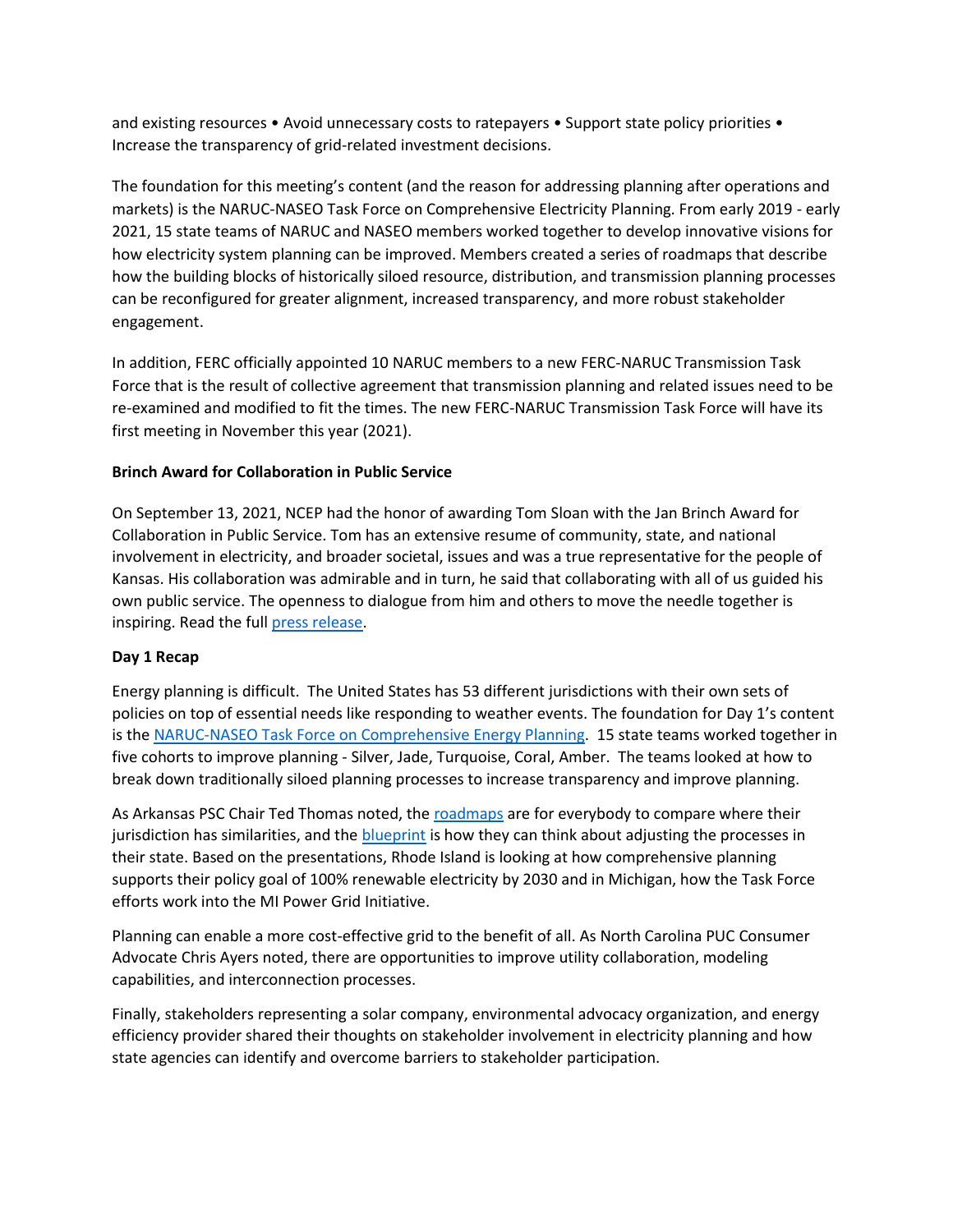## **Day 2 Recap**

On Day 2, system operators and planners discussed how they have approached modern planning implementation.

The day kicked-off with perspectives from three federal leaders seeking to address national planning issues related to distribution grid modernization, interstate electric transmission, and transportation interdependencies.

Commissioner Brown-Bland then led a panel with regional operators and experts on considerations for resource adequacy. Michael Milligan shared considerations for rethinking historical analysis for forecasting load and how focusing on energy-first planning is a different approach than capacity-first planning. Then, leaders from two independent system operators (PJM and NYISO) shared their perspectives on coordinated electricity planning, how resource adequacy impacts their decision making, their thoughts on managing peak demand, and how policies such as FERC Order 2222 and state policy goals play a role in their outlook.

Virginia Air Director Michael Dowd took on diving deep into utility planning with Duke Energy in the Carolinas and Hawaiian Electric Company. North Carolina and Hawaii participated in the task force, so many thanks for walking through the planning process from a complementary utility perspective. States can look at the cohort teams' roadmaps for more information. Nate Gagnon went into detail on Duke's Integrated System and Operations Planning (ISOP) which is their integrated long-term planning effort to define future system needs. Hawaiian Electric Company's Colton Ching outlined their planning principles and how they have engaged stakeholders and agencies throughout their process.

Finally, Consumer Advocate Jennifer Easler moderated the Current Issues panel. Panelists reflected on the work of the Comprehensive Planning Task Force, how planning interacts with federal decisions such as the FERC Transmission ANOPR and Order 2222, how markets can interact with planning, and provided thoughts on how states can engage in a rigorous planning process.

## **Day 3 Recap**

Day 3's setup was more like a workshop and the sessions focused on how to bring the state and system operator perspectives from the prior two days together to develop a comprehensive plan for the future.

During the first session – "Regional State Perspectives," Ben Sloan from OMS started by giving an overview of MISO's needs to modernize the grid for 2-way power flows and incorporate new technologies with minimal rate impacts. Challenges faced will be rooted in information sharing and collaboration. OMS and MISO teamed up on a 5-year outlook, the OMS-MISO Resource Adequacy survey, and regional resource assessment. Next was Branden Sudduth of Western Electric Cooperative (WECC) which works with western utilities, regulators, other entities, and participants. Some of the challenges in the West include it being in a pattern of transition and system reliability under many threats: intense and widespread wildfires, drought, extreme weather, etc. Overall, the west is looking to change their approach for resource and transmission planning and better predict needs for the future. Up next was Paul Suskie from SPP, which operates in both the eastern and western interconnect. SPP and its' regional state committee participate in their 2222 Task Force and the new Resource Availability Task Force.